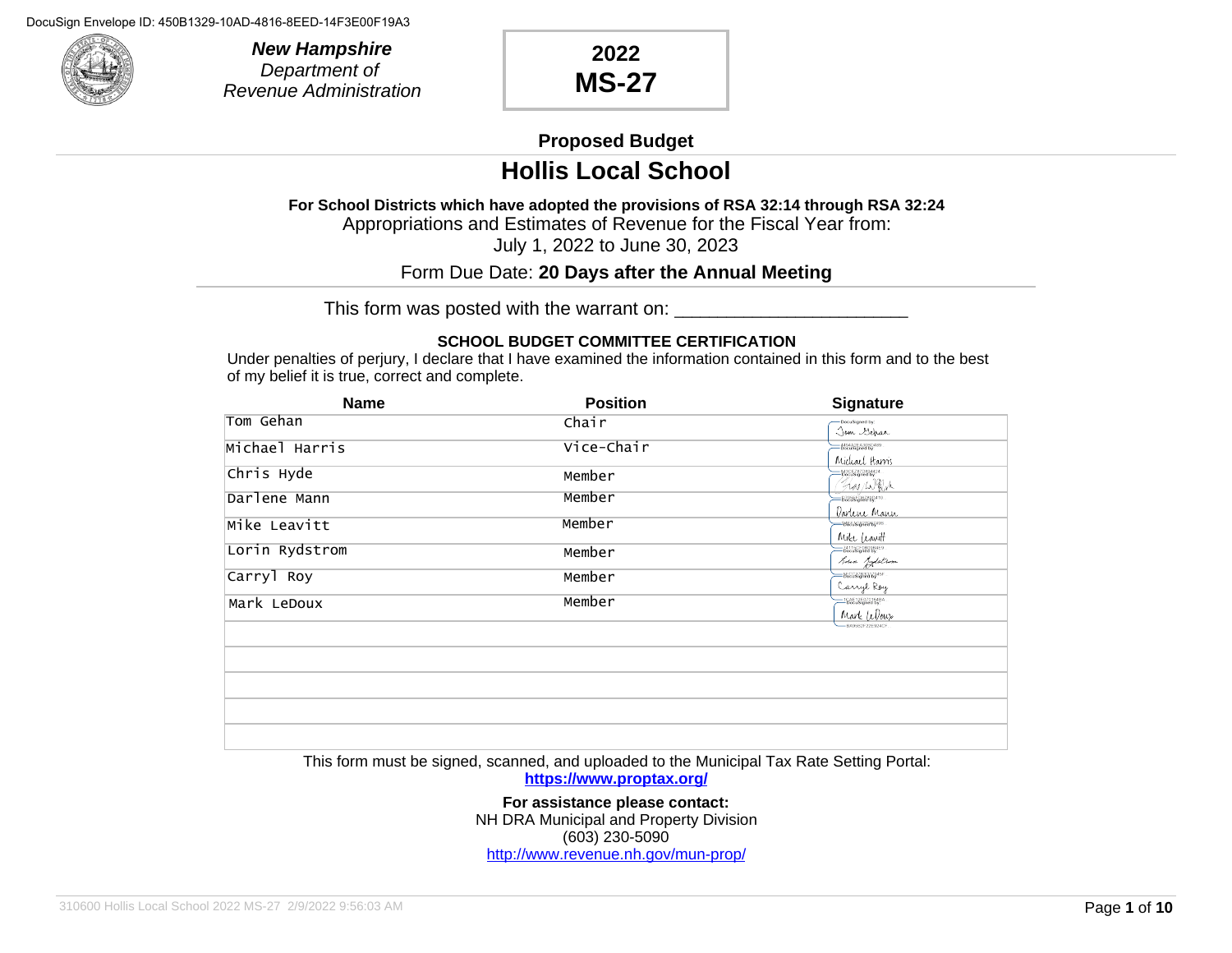

**New Hampshire** Department of Revenue Administration

# **2022 MS-27**

### **Appropriations**

| Account                       | <b>Purpose</b>                              | <b>Article</b> | <b>Expenditures for</b><br>period ending<br>6/30/2021 | Appropriations<br>as Approved by<br>DRA for period<br>ending 6/30/2022 | <b>School Board's</b><br>for period ending<br>6/30/2023 | <b>School Board's</b><br>Appropriations Appropriations for Appropriations for Appropriations for<br>period ending<br>6/30/2023<br>(Recommended) (Not Recommended) | <b>Budget</b><br><b>Committee's</b><br>period ending<br>6/30/2023 | <b>Budget</b><br><b>Committee's</b><br>period ending<br>6/30/2023<br>(Recommended) (Not Recommended) |
|-------------------------------|---------------------------------------------|----------------|-------------------------------------------------------|------------------------------------------------------------------------|---------------------------------------------------------|-------------------------------------------------------------------------------------------------------------------------------------------------------------------|-------------------------------------------------------------------|------------------------------------------------------------------------------------------------------|
| <b>Instruction</b>            |                                             |                |                                                       |                                                                        |                                                         |                                                                                                                                                                   |                                                                   |                                                                                                      |
| 1100-1199                     | <b>Regular Programs</b>                     | 09             | \$3,799,463                                           | \$4,321,379                                                            | \$4,317,835                                             | \$0                                                                                                                                                               | \$4,317,835                                                       | \$0                                                                                                  |
| 1200-1299                     | <b>Special Programs</b>                     | 09             | \$1,428,263                                           | \$1,517,667                                                            | \$1,667,064                                             | \$0                                                                                                                                                               | \$1,667,064                                                       | \$0                                                                                                  |
| 1300-1399                     | <b>Vocational Programs</b>                  |                | \$0                                                   | \$0                                                                    | \$0                                                     | \$0                                                                                                                                                               | \$0                                                               | \$0                                                                                                  |
|                               |                                             |                |                                                       |                                                                        |                                                         |                                                                                                                                                                   |                                                                   |                                                                                                      |
| 1400-1499                     | <b>Other Programs</b>                       |                | \$0                                                   | \$0                                                                    | \$0                                                     | \$0                                                                                                                                                               | \$0                                                               | \$0                                                                                                  |
| 1500-1599                     | Non-Public Programs                         | 09             | \$0                                                   | \$0                                                                    | \$0                                                     | \$0                                                                                                                                                               | \$0                                                               | \$0                                                                                                  |
| 1600-1699                     | <b>Adult/Continuing Education Programs</b>  | 09             | \$0                                                   | \$0                                                                    | \$0                                                     | \$0                                                                                                                                                               | \$0                                                               | \$0                                                                                                  |
| 1700-1799                     | Community/Junior College Education Programs |                | \$0                                                   | \$0                                                                    | \$0                                                     | \$0                                                                                                                                                               | \$0                                                               | \$0                                                                                                  |
| 1800-1899                     | <b>Community Service Programs</b>           |                | \$0                                                   | \$0                                                                    | \$0                                                     | \$0                                                                                                                                                               | \$0                                                               | \$0                                                                                                  |
|                               | <b>Instruction Subtotal</b>                 |                | \$5,227,726                                           | \$5,839,046                                                            | \$5,984,899                                             | \$0                                                                                                                                                               | \$5,984,899                                                       | \$0                                                                                                  |
| <b>Support Services</b>       |                                             |                |                                                       |                                                                        |                                                         |                                                                                                                                                                   |                                                                   |                                                                                                      |
| 2000-2199                     | <b>Student Support Services</b>             | 09             | \$847.842                                             | \$929,677                                                              | \$963.651                                               | \$0                                                                                                                                                               | \$963,651                                                         | \$0                                                                                                  |
| 2200-2299                     | <b>Instructional Staff Services</b>         | 09             | \$468,435                                             | \$490,964                                                              | \$476,004                                               | \$0                                                                                                                                                               | \$476,004                                                         | \$0                                                                                                  |
|                               | <b>Support Services Subtotal</b>            |                | \$1,316,277                                           | \$1,420,641                                                            | \$1,439,655                                             | \$0                                                                                                                                                               | \$1,439,655                                                       | \$0                                                                                                  |
| <b>General Administration</b> |                                             |                |                                                       |                                                                        |                                                         |                                                                                                                                                                   |                                                                   |                                                                                                      |
| 0000-0000                     | <b>Collective Bargaining</b>                |                | \$0                                                   | \$0                                                                    | \$0                                                     | \$0                                                                                                                                                               | \$0                                                               | \$0                                                                                                  |
| 2310 (840)                    | <b>School Board Contingency</b>             |                | \$0                                                   | \$95,000                                                               | \$0                                                     | \$0                                                                                                                                                               | \$0                                                               | \$0                                                                                                  |
| 2310-2319                     | <b>Other School Board</b>                   | 09             | \$46,826                                              | \$55,950                                                               | \$56,500                                                | \$0                                                                                                                                                               | \$56,500                                                          | \$0                                                                                                  |
|                               | <b>General Administration Subtotal</b>      |                | \$46,826                                              | \$150,950                                                              | \$56,500                                                | \$0                                                                                                                                                               | \$56,500                                                          | \$0                                                                                                  |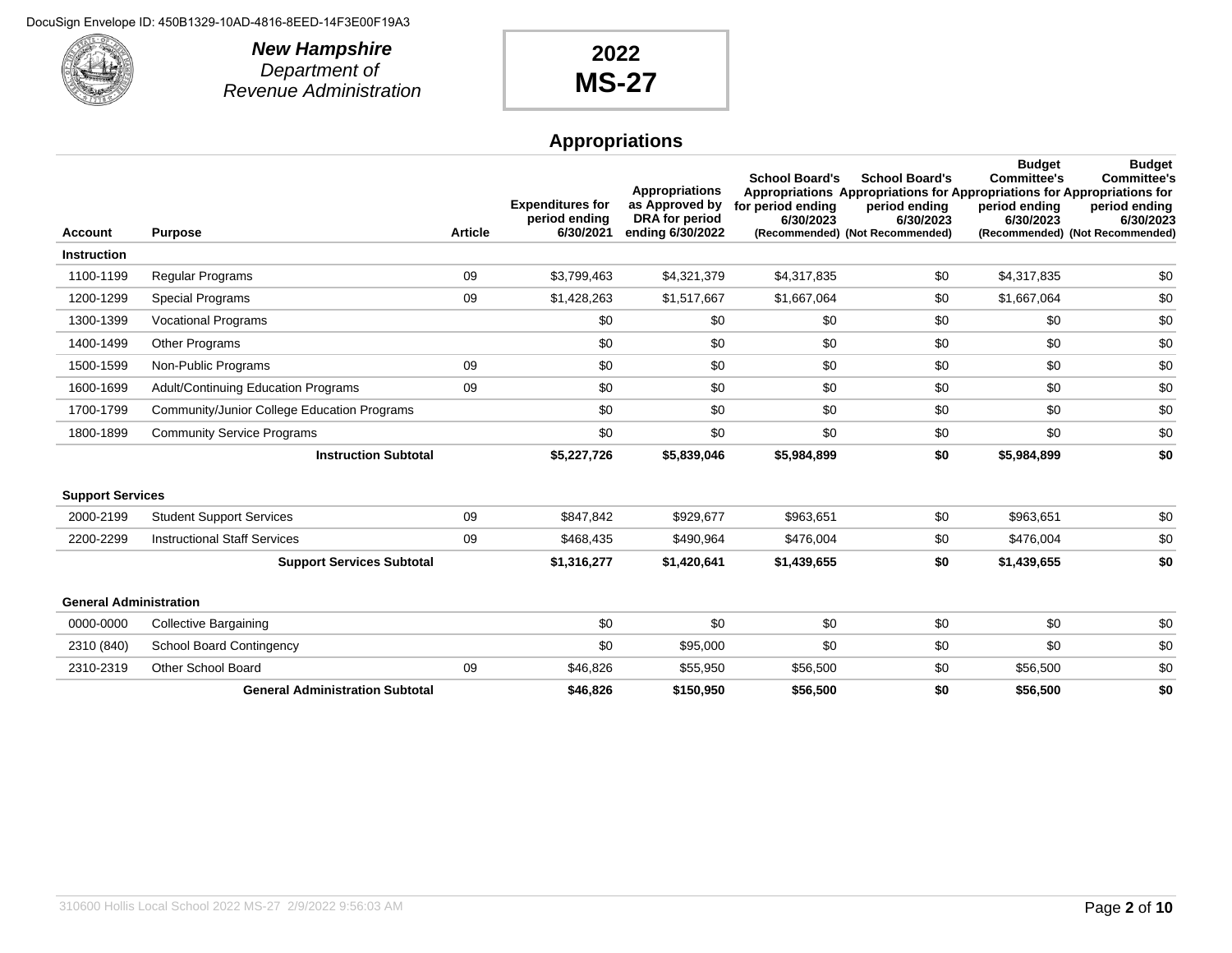

**New Hampshire** Department of Revenue Administration

## **2022 MS-27**

### **Appropriations**

|                                   |                                                         |                | <b>Expenditures for</b><br>period ending | <b>Appropriations</b><br>as Approved by<br>DRA for period | <b>School Board's</b><br>for period ending<br>6/30/2023 | <b>School Board's</b><br>Appropriations Appropriations for Appropriations for Appropriations for<br>period ending<br>6/30/2023 | <b>Budget</b><br><b>Committee's</b><br>period ending<br>6/30/2023 | <b>Budget</b><br><b>Committee's</b><br>period ending<br>6/30/2023 |
|-----------------------------------|---------------------------------------------------------|----------------|------------------------------------------|-----------------------------------------------------------|---------------------------------------------------------|--------------------------------------------------------------------------------------------------------------------------------|-------------------------------------------------------------------|-------------------------------------------------------------------|
| Account                           | <b>Purpose</b>                                          | <b>Article</b> | 6/30/2021                                | ending 6/30/2022                                          |                                                         | (Recommended) (Not Recommended)                                                                                                |                                                                   | (Recommended) (Not Recommended)                                   |
| <b>Executive Administration</b>   |                                                         |                |                                          |                                                           |                                                         |                                                                                                                                |                                                                   |                                                                   |
| 2320 (310)                        | <b>SAU Management Services</b>                          |                | \$553,385                                | \$594,122                                                 | \$0                                                     | \$0                                                                                                                            | \$0                                                               | \$0                                                               |
| 2320-2399                         | All Other Administration                                |                | \$0                                      | \$0                                                       | \$0                                                     | \$0                                                                                                                            | \$0                                                               | \$0                                                               |
| 2400-2499                         | <b>School Administration Service</b>                    | 09             | \$627,794                                | \$691,173                                                 | \$710,172                                               | \$0                                                                                                                            | \$710,172                                                         | \$0                                                               |
| 2500-2599                         | <b>Business</b>                                         |                | \$0                                      | \$0                                                       | \$0                                                     | \$0                                                                                                                            | \$0                                                               | \$0                                                               |
| 2600-2699                         | <b>Plant Operations and Maintenance</b>                 | 09             | \$783,874                                | \$993.169                                                 | \$997.903                                               | \$0                                                                                                                            | \$997.903                                                         | \$0                                                               |
| 2700-2799                         | <b>Student Transportation</b>                           | 09             | \$438,047                                | \$487,490                                                 | \$498,152                                               | \$0                                                                                                                            | \$498,152                                                         | \$0                                                               |
| 2800-2999                         | Support Service, Central and Other                      | 09             | \$2,879,260                              | \$3,297,731                                               | \$3,519,576                                             | \$0                                                                                                                            | \$3,519,576                                                       | \$0                                                               |
|                                   | <b>Executive Administration Subtotal</b>                |                | \$5,282,360                              | \$6,063,685                                               | \$5,725,803                                             | \$0                                                                                                                            | \$5,725,803                                                       | \$0                                                               |
| <b>Non-Instructional Services</b> |                                                         |                |                                          |                                                           |                                                         |                                                                                                                                |                                                                   |                                                                   |
| 3100                              | <b>Food Service Operations</b>                          |                | \$0                                      | \$0                                                       | \$0                                                     | \$0                                                                                                                            | \$0                                                               | \$0                                                               |
| 3200                              | <b>Enterprise Operations</b>                            |                | \$0                                      | \$0                                                       | \$0                                                     | \$0                                                                                                                            | \$0                                                               | \$0                                                               |
|                                   | <b>Non-Instructional Services Subtotal</b>              |                | \$0                                      | \$0                                                       | \$0                                                     | \$0                                                                                                                            | \$0                                                               | \$0                                                               |
|                                   | <b>Facilities Acquisition and Construction</b>          |                |                                          |                                                           |                                                         |                                                                                                                                |                                                                   |                                                                   |
| 4100                              | Site Acquisition                                        |                | \$0                                      | \$0                                                       | \$0                                                     | \$0                                                                                                                            | \$0                                                               | \$0                                                               |
| 4200                              | Site Improvement                                        |                | \$0                                      | \$0                                                       | \$0                                                     | \$0                                                                                                                            | \$0                                                               | \$0                                                               |
| 4300                              | Architectural/Engineering                               | 09             | \$17,325                                 | \$0                                                       | \$1                                                     | \$0                                                                                                                            | \$1                                                               | \$0                                                               |
| 4400                              | <b>Educational Specification Development</b>            |                | \$0                                      | \$0                                                       | \$0                                                     | \$0                                                                                                                            | \$0                                                               | \$0                                                               |
| 4500                              | <b>Building Acquisition/Construction</b>                |                | \$0                                      | \$0                                                       | \$0                                                     | \$0                                                                                                                            | \$0                                                               | \$0                                                               |
| 4600                              | <b>Building Improvement Services</b>                    | 09             | \$22,204                                 | \$0                                                       | \$4                                                     | \$0                                                                                                                            | \$4                                                               | \$0                                                               |
| 4900                              | Other Facilities Acquisition and Construction           |                | \$0                                      | \$0                                                       | \$0                                                     | \$0                                                                                                                            | \$0                                                               | \$0                                                               |
|                                   | <b>Facilities Acquisition and Construction Subtotal</b> |                | \$39,529                                 | \$0                                                       | \$5                                                     | \$0                                                                                                                            | \$5                                                               | \$0                                                               |
| <b>Other Outlays</b>              |                                                         |                |                                          |                                                           |                                                         |                                                                                                                                |                                                                   |                                                                   |
| 5110                              | Debt Service - Principal                                | 09             | \$576,888                                | \$586,244                                                 | \$593,869                                               | \$0                                                                                                                            | \$593,869                                                         | \$0                                                               |
| 5120                              | Debt Service - Interest                                 | 09             | \$72,807                                 | \$99,957                                                  | \$86,675                                                | \$0                                                                                                                            | \$86,675                                                          | \$0                                                               |
|                                   | <b>Other Outlays Subtotal</b>                           |                | \$649,695                                | \$686,201                                                 | \$680,544                                               | \$0                                                                                                                            | \$680,544                                                         | \$0                                                               |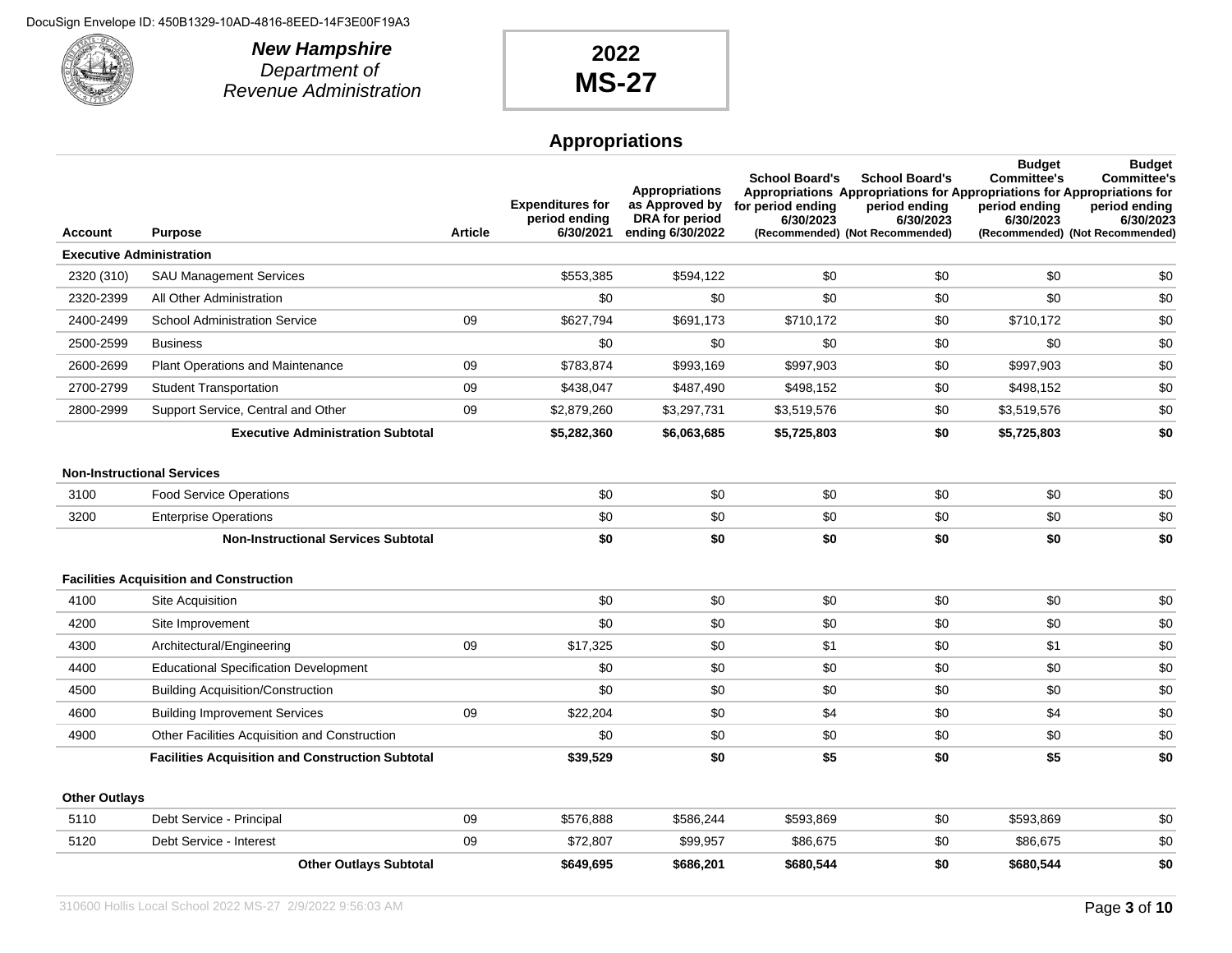

**New Hampshire** Department of Revenue Administration

# **2022 MS-27**

### **Appropriations**

| <b>Account</b>        | <b>Purpose</b>                               | <b>Article</b> | <b>Expenditures for</b><br>period ending<br>6/30/2021 | <b>Appropriations</b><br>as Approved by<br>DRA for period<br>ending 6/30/2022 | <b>School Board's</b><br>for period ending<br>6/30/2023 | <b>School Board's</b><br>Appropriations Appropriations for Appropriations for Appropriations for<br>period ending<br>6/30/2023<br>(Recommended) (Not Recommended) | <b>Budget</b><br><b>Committee's</b><br>period ending<br>6/30/2023 | Budget<br><b>Committee's</b><br>period ending<br>6/30/2023<br>(Recommended) (Not Recommended) |
|-----------------------|----------------------------------------------|----------------|-------------------------------------------------------|-------------------------------------------------------------------------------|---------------------------------------------------------|-------------------------------------------------------------------------------------------------------------------------------------------------------------------|-------------------------------------------------------------------|-----------------------------------------------------------------------------------------------|
| <b>Fund Transfers</b> |                                              |                |                                                       |                                                                               |                                                         |                                                                                                                                                                   |                                                                   |                                                                                               |
| 5220-5221             | To Food Service                              | 09             | \$251,494                                             | \$220,000                                                                     | \$220,000                                               | \$0                                                                                                                                                               | \$220,000                                                         | \$0                                                                                           |
| 5222-5229             | To Other Special Revenue                     | 09             | \$250,096                                             | \$190,000                                                                     | \$190,000                                               | \$0                                                                                                                                                               | \$190,000                                                         | \$0                                                                                           |
| 5230-5239             | To Capital Projects                          |                | \$0                                                   | \$0                                                                           | \$0                                                     | \$0                                                                                                                                                               | \$0                                                               | \$0                                                                                           |
| 5254                  | To Agency Funds                              |                | \$0                                                   | \$0                                                                           | \$0                                                     | \$0                                                                                                                                                               | \$0                                                               | \$0                                                                                           |
| 5300-5399             | Intergovernmental Agency Allocation          |                | \$0                                                   | \$0                                                                           | \$0                                                     | \$0                                                                                                                                                               | \$0                                                               | \$0                                                                                           |
| 9990                  | Supplemental Appropriation                   |                | \$0                                                   | \$0                                                                           | \$0                                                     | \$0                                                                                                                                                               | \$0                                                               | \$0                                                                                           |
| 9992                  | Deficit Appropriation                        |                | \$0                                                   | \$0                                                                           | \$0                                                     | \$0                                                                                                                                                               | \$0                                                               | \$0                                                                                           |
|                       | <b>Fund Transfers Subtotal</b>               |                | \$501,590                                             | \$410,000                                                                     | \$410,000                                               | \$0                                                                                                                                                               | \$410,000                                                         | \$0                                                                                           |
|                       | <b>Total Operating Budget Appropriations</b> |                |                                                       |                                                                               | \$14,297,406                                            | \$0                                                                                                                                                               | \$14,297,406                                                      | \$0                                                                                           |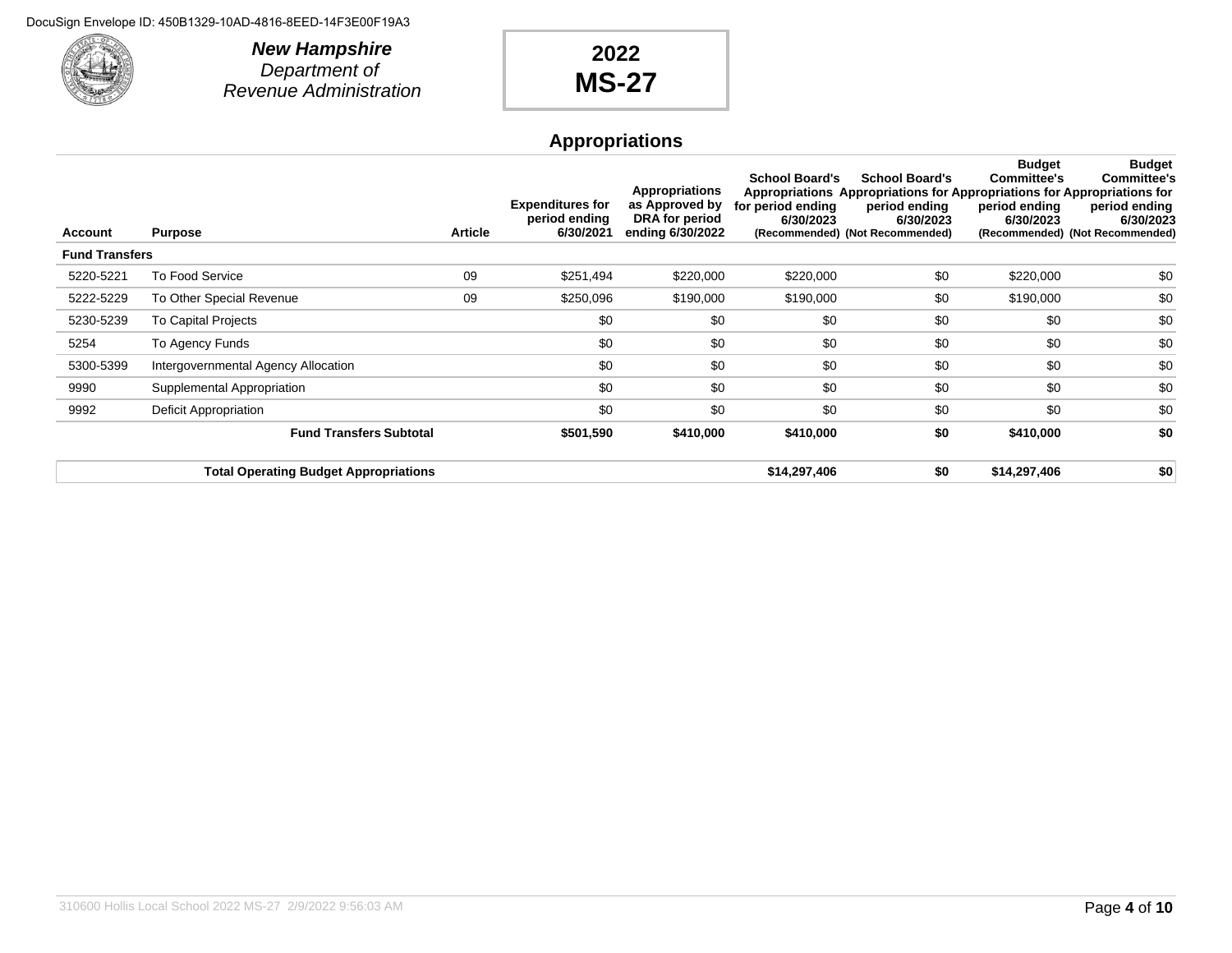

# **2022 MS-27**

#### **Special Warrant Articles**

|                |                                        |                                                     | <b>School Board's</b> | <b>School Board's</b>                                                   | <b>Budget</b><br><b>Committee's</b> | <b>Budget</b><br><b>Committee's</b>          |
|----------------|----------------------------------------|-----------------------------------------------------|-----------------------|-------------------------------------------------------------------------|-------------------------------------|----------------------------------------------|
|                |                                        |                                                     |                       | Appropriations Appropriations for Appropriations for Appropriations for |                                     |                                              |
|                |                                        |                                                     | for period ending     | period ending                                                           | period ending                       | period ending                                |
| <b>Account</b> | <b>Purpose</b>                         | <b>Article</b>                                      | 6/30/2023             | 6/30/2023<br>(Recommended) (Not Recommended)                            | 6/30/2023                           | 6/30/2023<br>(Recommended) (Not Recommended) |
| 5251           | To Capital Reserve Fund                |                                                     | \$0                   | \$0                                                                     | \$0                                 | \$0                                          |
| 5252           | To Expendable Trust Fund               |                                                     | \$0                   | \$0                                                                     | \$0                                 | \$0                                          |
| 5253           | To Non-Expendable Trust Fund           |                                                     | \$0                   | \$0                                                                     | \$0                                 | \$0                                          |
| 4600           | <b>Building Improvement Services</b>   | 01                                                  | \$3,116,000           | \$0                                                                     | \$3,116,000                         | \$0                                          |
|                |                                        | <b>Purpose:</b> Bond for Renovations                |                       |                                                                         |                                     |                                              |
| 5120           | Debt Service - Interest                | 01                                                  | \$77,900              | \$0                                                                     | \$77,900                            | \$0                                          |
|                |                                        | <b>Purpose:</b> Bond for Renovations                |                       |                                                                         |                                     |                                              |
| 5252           | To Expendable Trusts/Fiduciary Funds   | 05                                                  | \$23,970              | \$0                                                                     | \$23,970                            | \$0                                          |
|                |                                        | <b>Purpose:</b> SAU Maintenance Fund                |                       |                                                                         |                                     |                                              |
| 5252           | To Expendable Trusts/Fiduciary Funds   | 06                                                  | \$150,000             | \$0                                                                     | \$150,000                           | \$0                                          |
|                |                                        | <b>Purpose:</b> School Facilities Maintenance Trust |                       |                                                                         |                                     |                                              |
| 5252           | To Expendable Trusts/Fiduciary Funds   | 07                                                  | \$25,000              | \$0                                                                     | \$25,000                            | \$0                                          |
|                |                                        | <b>Purpose:</b> Special Education Expendable Trust  |                       |                                                                         |                                     |                                              |
|                | <b>Total Proposed Special Articles</b> |                                                     | \$3,392,870           | \$0                                                                     | \$3,392,870                         | \$0                                          |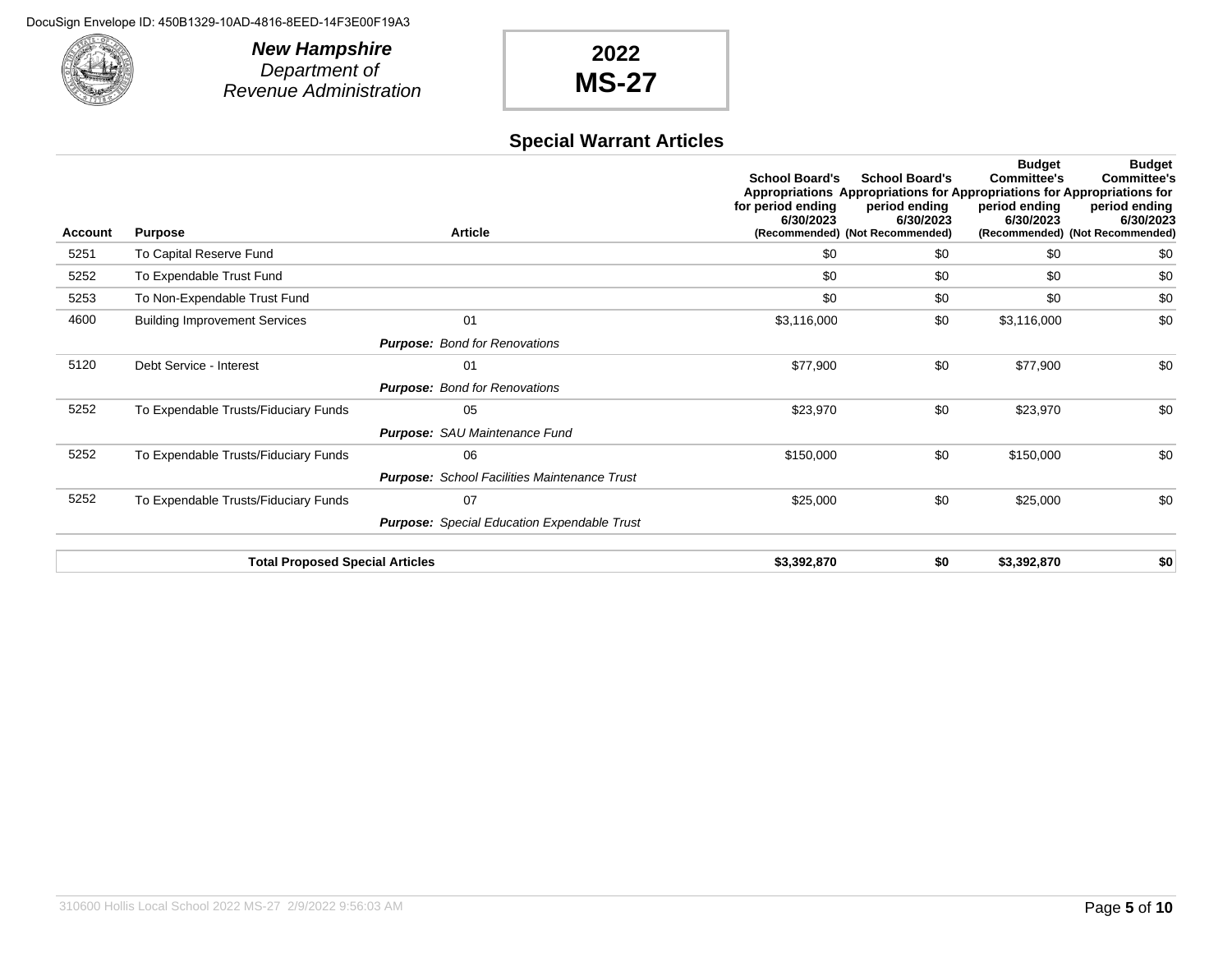

# **2022 MS-27**

#### **Individual Warrant Articles**

|         |                                              |                                        | <b>School Board's</b><br>for period ending<br>6/30/2023 | <b>School Board's</b><br>Appropriations Appropriations for Appropriations for Appropriations for<br>period ending<br>6/30/2023 | <b>Budget</b><br><b>Committee's</b><br>period ending<br>6/30/2023 | <b>Budget</b><br><b>Committee's</b><br>period ending<br>6/30/2023 |
|---------|----------------------------------------------|----------------------------------------|---------------------------------------------------------|--------------------------------------------------------------------------------------------------------------------------------|-------------------------------------------------------------------|-------------------------------------------------------------------|
| Account | <b>Purpose</b>                               | <b>Article</b>                         |                                                         | (Recommended) (Not Recommended)                                                                                                |                                                                   | (Recommended) (Not Recommended)                                   |
|         | 1100-1199 Regular Programs                   | 02                                     | \$10,271                                                | \$0                                                                                                                            | \$10,271                                                          | \$0                                                               |
|         |                                              | <b>Purpose: Support Staff CBA</b>      |                                                         |                                                                                                                                |                                                                   |                                                                   |
|         | 1100-1199 Regular Programs                   | 03                                     | \$59,989                                                | \$0                                                                                                                            | \$59,989                                                          | \$0                                                               |
|         |                                              | <b>Purpose: Professional Staff CBA</b> |                                                         |                                                                                                                                |                                                                   |                                                                   |
|         | 1200-1299 Special Programs                   | 02                                     | \$31,084                                                | \$0                                                                                                                            | \$31,084                                                          | \$0                                                               |
|         |                                              | <b>Purpose: Support Staff CBA</b>      |                                                         |                                                                                                                                |                                                                   |                                                                   |
|         | 1200-1299 Special Programs                   | 03                                     | \$28,452                                                | \$0                                                                                                                            | \$28,452                                                          | \$0                                                               |
|         |                                              | <b>Purpose: Professional Staff CBA</b> |                                                         |                                                                                                                                |                                                                   |                                                                   |
|         | 2000-2199 Student Support Services           | 03                                     | \$4,080                                                 | \$0                                                                                                                            | \$4,080                                                           | \$0                                                               |
|         |                                              | <b>Purpose: Professional Staff CBA</b> |                                                         |                                                                                                                                |                                                                   |                                                                   |
|         | 2200-2299 Instructional Staff Services       | 02                                     | \$1,057                                                 | \$0                                                                                                                            | \$1,057                                                           | \$0                                                               |
|         |                                              | <b>Purpose: Support Staff CBA</b>      |                                                         |                                                                                                                                |                                                                   |                                                                   |
|         | 2200-2299 Instructional Staff Services       | 03                                     | \$2,480                                                 | \$0                                                                                                                            | \$2,480                                                           | \$0                                                               |
|         |                                              | <b>Purpose: Professional Staff CBA</b> |                                                         |                                                                                                                                |                                                                   |                                                                   |
|         | 2310 (840) School Board Contingency          | 08                                     | \$95,000                                                | \$0                                                                                                                            | \$95,000                                                          | \$0                                                               |
|         |                                              | <b>Purpose: Contingency</b>            |                                                         |                                                                                                                                |                                                                   |                                                                   |
|         | 2320 (310) SAU Management Services           | 04                                     | \$625,021                                               | \$0                                                                                                                            | \$625,021                                                         | \$0                                                               |
|         |                                              | <b>Purpose: SAU Budget</b>             |                                                         |                                                                                                                                |                                                                   |                                                                   |
|         | 2400-2499 School Administration Service      | 02                                     | \$9,842                                                 | \$0                                                                                                                            | \$9,842                                                           | \$0                                                               |
|         |                                              | <b>Purpose: Support Staff CBA</b>      |                                                         |                                                                                                                                |                                                                   |                                                                   |
|         | 2600-2699 Plant Operations and Maintenance   | 02                                     | \$22,301                                                | \$0                                                                                                                            | \$22,301                                                          | \$0                                                               |
|         |                                              | <b>Purpose: Support Staff CBA</b>      |                                                         |                                                                                                                                |                                                                   |                                                                   |
|         | 2800-2999 Support Service, Central and Other | 02                                     | \$13,106                                                | \$0                                                                                                                            | \$13,106                                                          | \$0                                                               |
|         |                                              | <b>Purpose: Support Staff CBA</b>      |                                                         |                                                                                                                                |                                                                   |                                                                   |
|         | 2800-2999 Support Service, Central and Other | 03                                     | \$96,598                                                | \$0                                                                                                                            | \$96,598                                                          | \$0                                                               |
|         |                                              | <b>Purpose: Professional Staff CBA</b> |                                                         |                                                                                                                                |                                                                   |                                                                   |
|         |                                              |                                        |                                                         |                                                                                                                                |                                                                   |                                                                   |
|         | <b>Total Proposed Individual Articles</b>    |                                        | \$999,281                                               | \$0                                                                                                                            | \$999,281                                                         | \$0                                                               |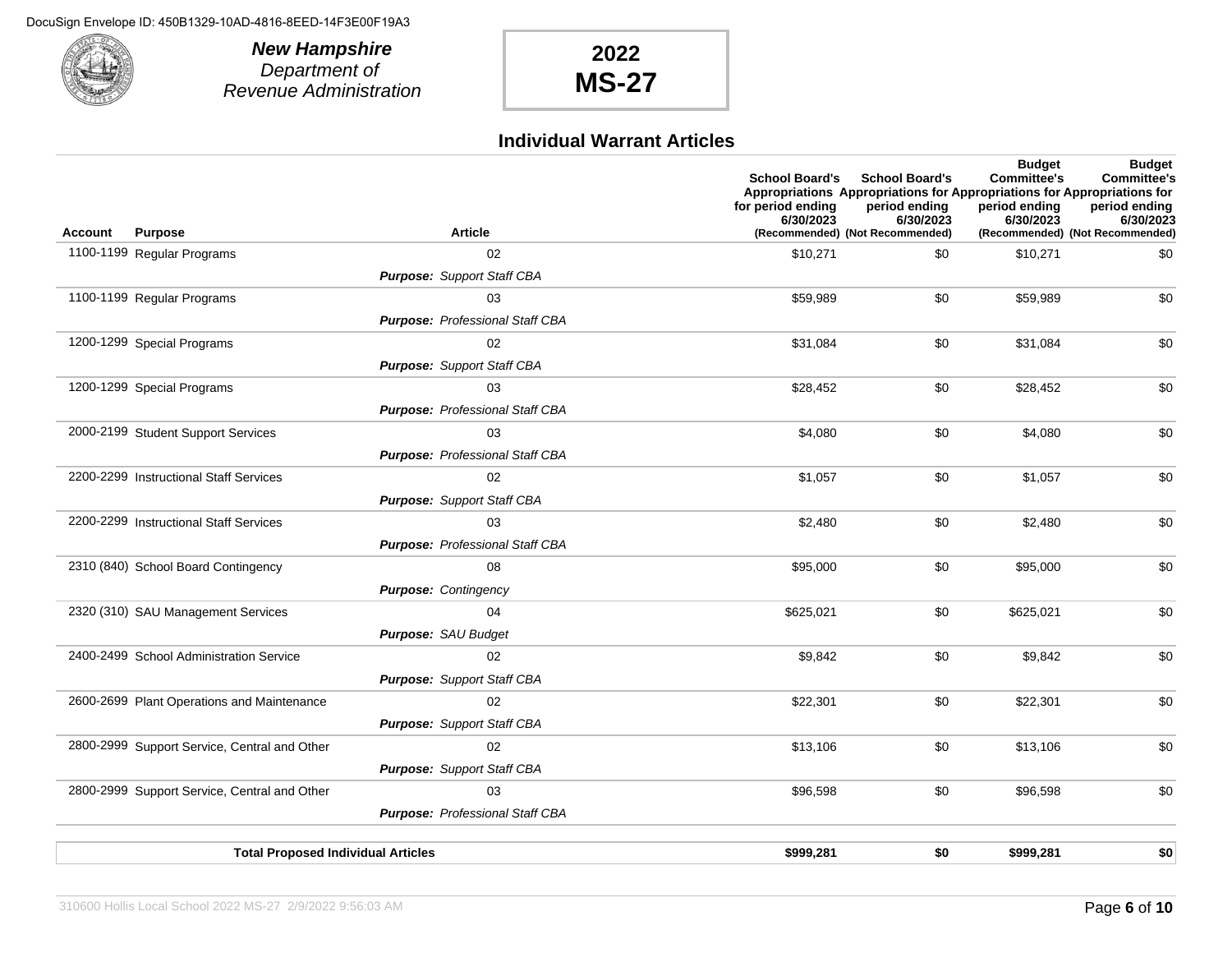

**New Hampshire** Department of Revenue Administration

# **2022 MS-27**

#### **Revenues**

| Account              | <b>Source</b>                          | <b>Article</b>                | <b>Revised Revenues</b><br>for period ending<br>6/30/2022 | <b>School Board's</b><br><b>Estimated Revenues for</b><br>period ending 6/30/2023 | <b>Budget Committee's</b><br><b>Estimated Revenues for</b><br>period ending 6/30/2023 |
|----------------------|----------------------------------------|-------------------------------|-----------------------------------------------------------|-----------------------------------------------------------------------------------|---------------------------------------------------------------------------------------|
| <b>Local Sources</b> |                                        |                               |                                                           |                                                                                   |                                                                                       |
| 1300-1349 Tuition    |                                        | 09                            | \$28,000                                                  | \$28,000                                                                          | \$28,000                                                                              |
|                      | 1400-1449 Transportation Fees          |                               | \$0                                                       | \$0                                                                               | \$0                                                                                   |
|                      | 1500-1599 Earnings on Investments      | 09                            | \$5,000                                                   | \$5,000                                                                           | \$5,000                                                                               |
|                      | 1600-1699 Food Service Sales           | 09                            | \$186,000                                                 | \$186,000                                                                         | \$186,000                                                                             |
|                      | 1700-1799 Student Activities           |                               | \$0                                                       | \$0                                                                               | \$0                                                                                   |
|                      | 1800-1899 Community Service Activities |                               | \$0                                                       | \$0                                                                               | \$0                                                                                   |
|                      | 1900-1999 Other Local Sources          | 09                            | \$25,000                                                  | \$25,000                                                                          | \$25,000                                                                              |
|                      |                                        | <b>Local Sources Subtotal</b> | \$244,000                                                 | \$244,000                                                                         | \$244,000                                                                             |
| <b>State Sources</b> | School Building Aid                    |                               | \$0                                                       | \$0                                                                               | \$0                                                                                   |
| 3210                 |                                        |                               |                                                           |                                                                                   |                                                                                       |
| 3215                 | Kindergarten Building Aid              |                               | \$0                                                       | \$0                                                                               | \$0                                                                                   |
| 3220                 | Kindergarten Aid                       |                               | \$0                                                       | \$0                                                                               | \$0                                                                                   |
| 3230                 | Catastrophic Aid                       | 09                            | \$45,000                                                  | \$5,000                                                                           | \$5,000                                                                               |
| 3240-3249            | <b>Vocational Aid</b>                  |                               | \$0                                                       | \$0                                                                               | \$0                                                                                   |
| 3250                 | <b>Adult Education</b>                 |                               | \$0                                                       | \$0                                                                               | \$0                                                                                   |
| 3260                 | <b>Child Nutrition</b>                 | 09                            | \$2,500                                                   | \$2,500                                                                           | \$2,500                                                                               |
| 3270                 | <b>Driver Education</b>                |                               | \$0                                                       | \$0                                                                               | \$0                                                                                   |
|                      | 3290-3299 Other State Sources          |                               | \$0                                                       | \$0                                                                               | \$0                                                                                   |
|                      |                                        | <b>State Sources Subtotal</b> | \$47.500                                                  | \$7,500                                                                           | \$7,500                                                                               |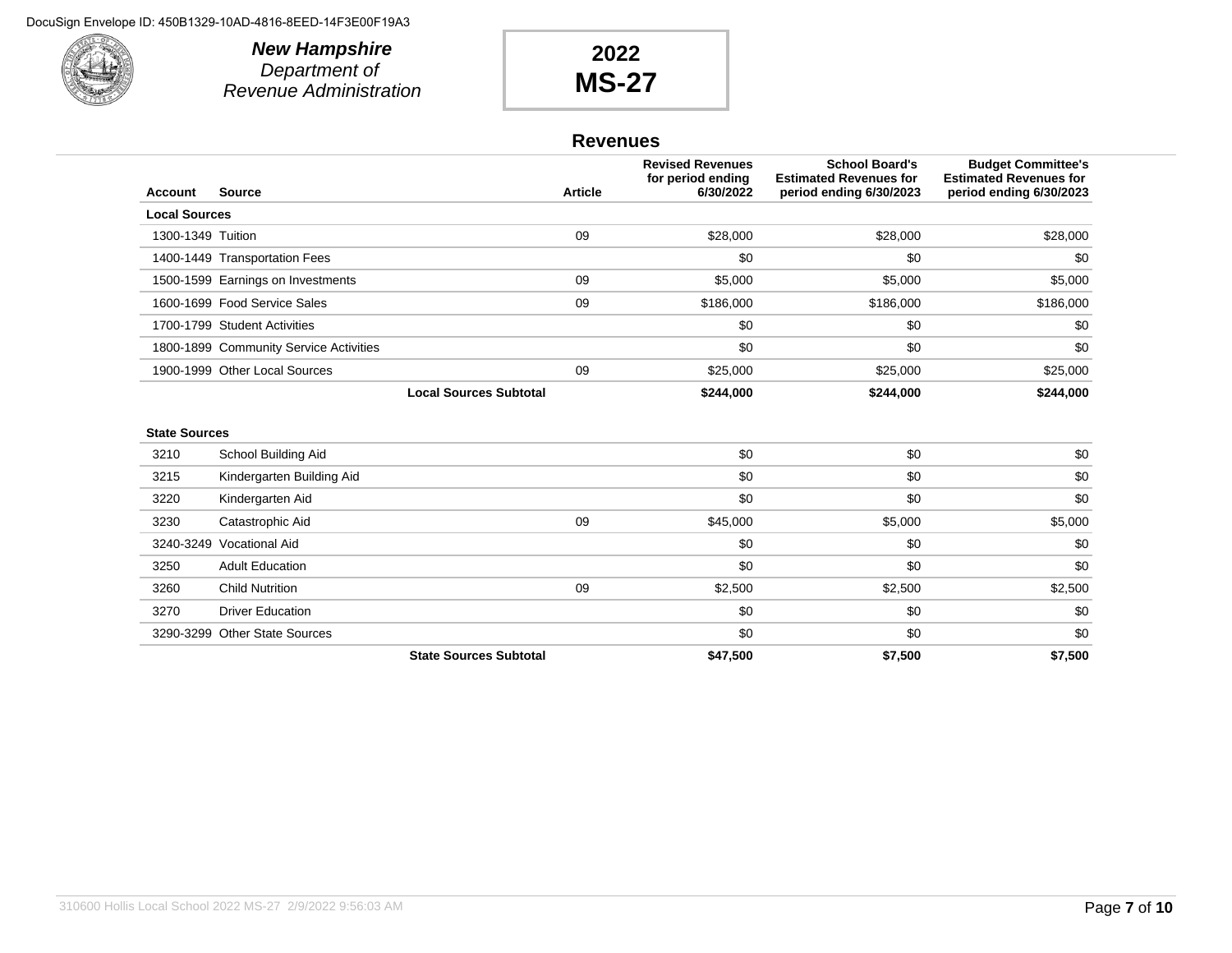

**New Hampshire** Department of Revenue Administration

# **2022 MS-27**

#### **Revenues**

| <b>Account</b>         | <b>Source</b>                                   | <b>Article</b> | <b>Revised Revenues</b><br>for period ending<br>6/30/2022 | <b>School Board's</b><br><b>Estimated Revenues for</b><br>period ending 6/30/2023 | <b>Budget Committee's</b><br><b>Estimated Revenues for</b><br>period ending 6/30/2023 |
|------------------------|-------------------------------------------------|----------------|-----------------------------------------------------------|-----------------------------------------------------------------------------------|---------------------------------------------------------------------------------------|
| <b>Federal Sources</b> |                                                 |                |                                                           |                                                                                   |                                                                                       |
|                        | 4100-4539 Federal Program Grants                | 09             | \$70,000                                                  | \$70,000                                                                          | \$70,000                                                                              |
| 4540                   | <b>Vocational Education</b>                     |                | \$0                                                       | \$0                                                                               | \$0                                                                                   |
| 4550                   | <b>Adult Education</b>                          |                | \$0                                                       | \$0                                                                               | \$0                                                                                   |
| 4560                   | <b>Child Nutrition</b>                          | 09             | \$31,500                                                  | \$31,500                                                                          | \$31,500                                                                              |
| 4570                   | <b>Disabilities Programs</b>                    | 09             | \$120,000                                                 | \$120,000                                                                         | \$120,000                                                                             |
| 4580                   | <b>Medicaid Distribution</b>                    |                | \$32,000                                                  | \$0                                                                               | \$0                                                                                   |
|                        | 4590-4999 Other Federal Sources (non-4810)      |                | \$0                                                       | \$0                                                                               | \$0                                                                                   |
| 4810                   | <b>Federal Forest Reserve</b>                   |                | \$0                                                       | \$0                                                                               | \$0                                                                                   |
|                        | <b>Federal Sources Subtotal</b>                 |                | \$253,500                                                 | \$221,500                                                                         | \$221,500                                                                             |
|                        | 5110-5139 Sale of Bonds or Notes                |                | \$0                                                       | \$0                                                                               | \$0                                                                                   |
|                        | <b>Other Financing Sources</b>                  |                |                                                           |                                                                                   |                                                                                       |
| 5140                   | <b>Reimbursement Anticipation Notes</b>         |                | \$0                                                       | \$0                                                                               | \$0                                                                                   |
| 5221                   | Transfer from Food Service Special Revenue Fund |                | \$0                                                       | \$0                                                                               | \$0                                                                                   |
| 5222                   | Transfer from Other Special Revenue Funds       |                | \$0                                                       | \$0                                                                               | \$0                                                                                   |
| 5230                   | <b>Transfer from Capital Project Funds</b>      | 01             | \$0                                                       | \$3,116,000                                                                       | \$3,116,000                                                                           |
| 5251                   | Transfer from Capital Reserve Funds             |                | \$0                                                       | \$0                                                                               | \$0                                                                                   |
| 5252                   | Transfer from Expendable Trust Funds            |                | \$0                                                       | \$0                                                                               | \$0                                                                                   |
| 5253                   | Transfer from Non-Expendable Trust Funds        |                | \$0                                                       | \$0                                                                               | \$0                                                                                   |
|                        | 5300-5699 Other Financing Sources               |                | \$0                                                       | \$0                                                                               | \$0                                                                                   |
| 9997                   | Supplemental Appropriation (Contra)             |                | \$0                                                       | \$0                                                                               | \$0                                                                                   |
| 9998                   | Amount Voted from Fund Balance                  | 06, 05, 07     | \$0                                                       | \$198,970                                                                         | \$198,970                                                                             |
| 9999                   | Fund Balance to Reduce Taxes                    | 09             | \$0                                                       | \$100,000                                                                         | \$100,000                                                                             |
|                        | <b>Other Financing Sources Subtotal</b>         |                | \$0                                                       | \$3,414,970                                                                       | \$3,414,970                                                                           |
|                        | <b>Total Estimated Revenues and Credits</b>     |                | \$545,000                                                 | \$3,887,970                                                                       | \$3,887,970                                                                           |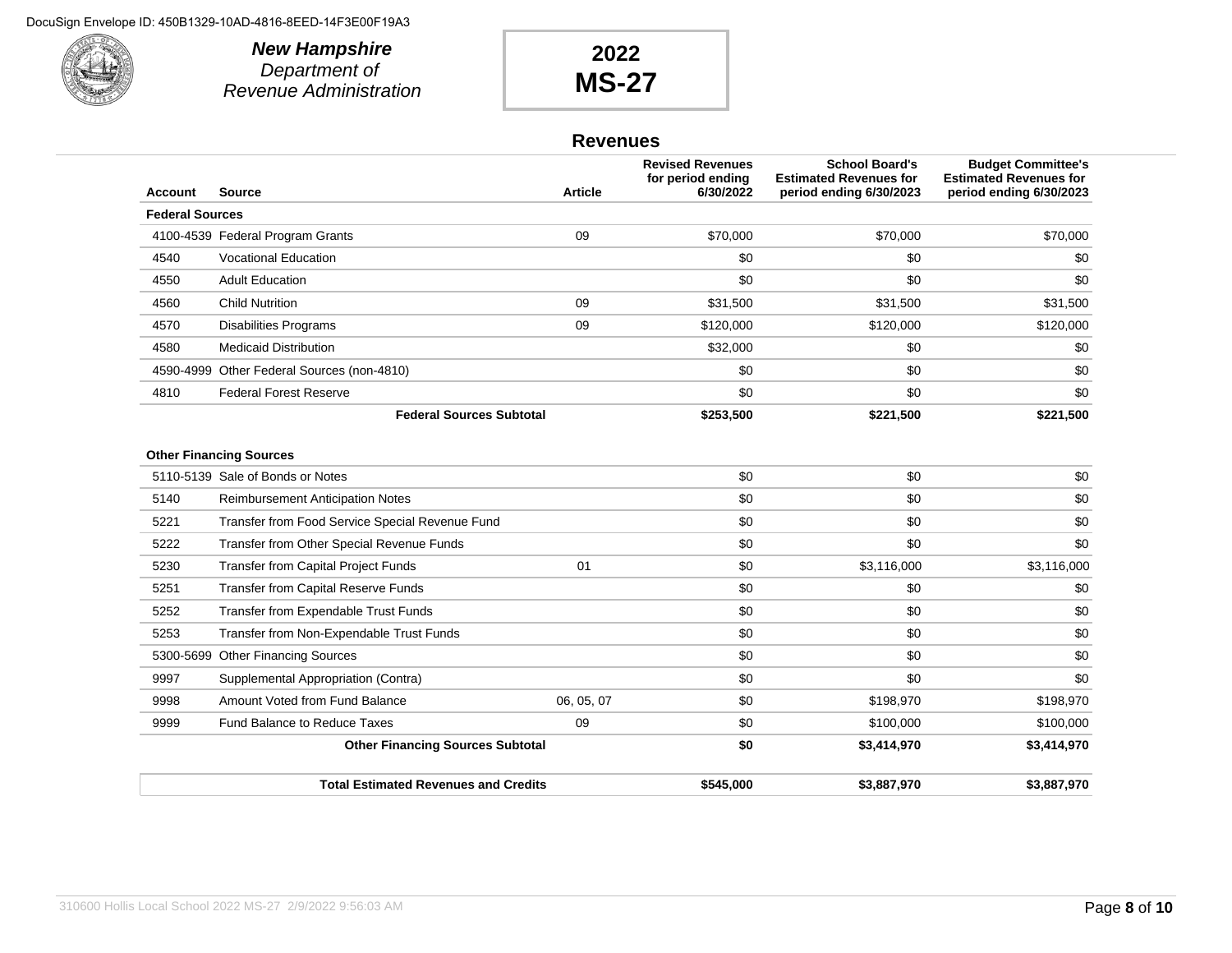

**New Hampshire** Department of Revenue Administration

# **2022 MS-27**

### **Budget Summary**

| <b>Item</b>                                   | <b>School Board</b><br>Period ending<br>6/30/2023<br>(Recommended) | <b>Budget Committee</b><br><b>Period ending</b><br>6/30/2023<br>(Recommended) |
|-----------------------------------------------|--------------------------------------------------------------------|-------------------------------------------------------------------------------|
| <b>Operating Budget Appropriations</b>        | \$14,297,406                                                       | \$14,297,406                                                                  |
| <b>Special Warrant Articles</b>               | \$3,392,870                                                        | \$3,392,870                                                                   |
| Individual Warrant Articles                   | \$999,281                                                          | \$999,281                                                                     |
| <b>Total Appropriations</b>                   | \$18,689,557                                                       | \$18,689,557                                                                  |
| Less Amount of Estimated Revenues & Credits   | \$3,887,970                                                        | \$3,887,970                                                                   |
| Less Amount of State Education Tax/Grant      | \$2,532,665                                                        | \$2,532,665                                                                   |
| <b>Estimated Amount of Taxes to be Raised</b> | \$12,268,922                                                       | \$12,268,922                                                                  |